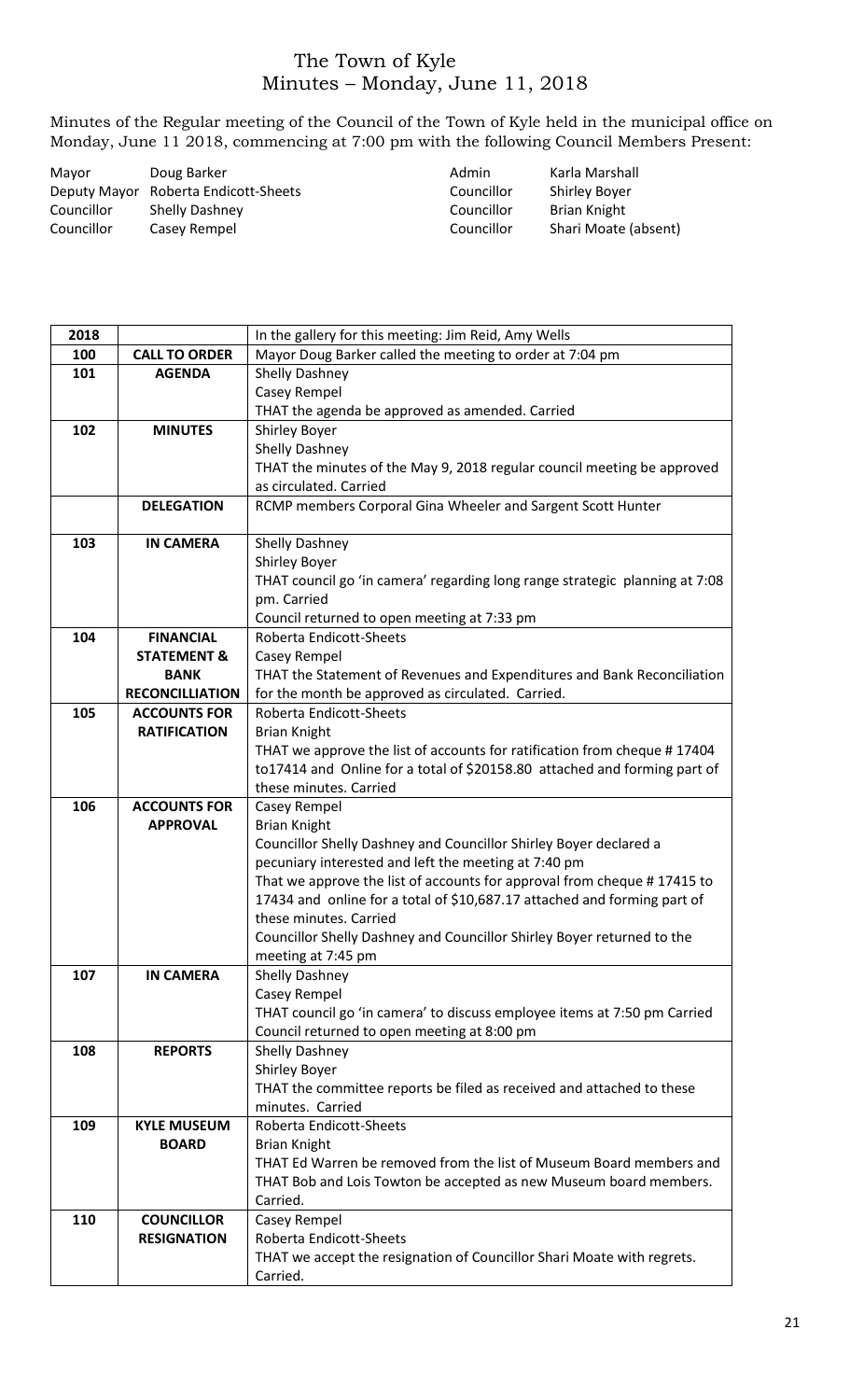## The Town of Kyle Minutes – Monday, June 11, 2018

Minutes of the Regular meeting of the Council of the Town of Kyle held in the municipal office on Monday, June 11 2018, commencing at 7:00 pm with the following Council Members Present:

| Mayor      | Doug Barker                          | Admin      | Karla Marshall       |
|------------|--------------------------------------|------------|----------------------|
|            | Deputy Mayor Roberta Endicott-Sheets | Councillor | Shirley Boyer        |
| Councillor | <b>Shelly Dashney</b>                | Councillor | Brian Knight         |
| Councillor | Casey Rempel                         | Councillor | Shari Moate (absent) |

| 111 | <b>SEWER LINE</b>          | Mayor Doug Barker and Councillor Shirley Boyer declared a conflict of                                                   |
|-----|----------------------------|-------------------------------------------------------------------------------------------------------------------------|
|     | <b>REPLACEMENT</b>         | interested and left the meeting at 8:25 pm. Deputy Mayor Roberta                                                        |
|     |                            | Endicott-Sheets assumed the Mayors chair.                                                                               |
|     |                            | <b>Brian Knight</b>                                                                                                     |
|     |                            | Casey Rempel<br>THAT we accept the proposal for sewer line replacement at $222 - 1$ <sup>st</sup> St. W.                |
|     |                            | in Kyle from Smile and Wave Combustion. Carried.                                                                        |
|     |                            | Mayor Doug Barker and Councillor Shirley Boyer returned to the meeting at                                               |
|     |                            | 8:30 pm                                                                                                                 |
| 112 | <b>RESERVE FUND</b>        | Shelly Dashney                                                                                                          |
|     |                            | Casey Rempel                                                                                                            |
|     |                            | THAT we authorize the Administrator to transfer \$60,000 from the Reserve<br>fund to the PCCU tendered account. Carried |
| 113 | <b>SPECIAL EVENT &amp;</b> | <b>Casey Rempel</b>                                                                                                     |
|     | <b>NOISE PERMIT</b>        | <b>Shirley Boyer</b>                                                                                                    |
|     |                            | THAT we approve the request from the Yellow Jackets baseball team for a                                                 |
|     |                            | special event permit and noise permit for Sat. June 16, 2018 2:00 pm to                                                 |
|     |                            | Sunday June 17 2:00 am and Sunday June 17, 2018 from 4:00 pm to 11:00                                                   |
|     |                            | pm. Carried.                                                                                                            |
| 114 | <b>SPECIAL EVENT</b>       | Shelly Dashney                                                                                                          |
|     | <b>PERMIT</b>              | Roberta Endicott-Sheets                                                                                                 |
|     |                            | THAT we approve the request from the Kyle Recreation Board for a special                                                |
|     |                            | event permit for Friday, July 20, 2018 from 2:00 pm to11:00 pm. Carried                                                 |
| 115 | <b>PARADE PERMIT</b>       | Casey Rempel<br><b>Brian Knight</b>                                                                                     |
|     |                            | THAT we approve the parade permit from the Sask Landing Walleye                                                         |
|     |                            | Tournament for Friday, July 20, 2018 starting at 4:00 pm. Carried.                                                      |
| 116 | <b>EVENT</b>               | <b>Shirley Boyer</b>                                                                                                    |
|     | <b>SPONSORSHIP</b>         | <b>Brian Knight</b>                                                                                                     |
|     |                            | THAT the Town of Kyle co-sponsor the Sask Landing Walleye Boat parade                                                   |
|     |                            | with a donation of \$250.00. Carried.                                                                                   |
| 117 | <b>EVENT</b>               | Roberta Endicott-Sheets                                                                                                 |
|     | <b>SPONSORSHIP</b>         | Casey Rempel                                                                                                            |
|     |                            | THAT we sponsor the Kyle Annual Rodeo as a "Friends of the Rodeo" in the<br>amount of \$250.00. Carried                 |
| 118 | <b>ZERO-TOLERANCE</b>      | Casey Rempel                                                                                                            |
|     | <b>POLICY</b>              | Shelly Dashney                                                                                                          |
|     |                            | THAT we approve the Town of Kyle Zero Tolerance Policy for all town                                                     |
|     |                            | owned municipal and recreational facilities and properties as amended b                                                 |
|     |                            | council. Carried.                                                                                                       |
| 119 | <b>BUILDING</b>            | Councillor Casey Rempel declared a conflict of interest and left the meeting                                            |
|     | <b>PERMIT</b>              | at 9:15 pm                                                                                                              |
|     | <b>APPLICATION</b>         | <b>Shirley Boyer</b>                                                                                                    |
|     |                            | Shelly Dashney<br>THAT we approve the building permit application from Casey Rempel for                                 |
|     |                            | replacement of a deck. Carried                                                                                          |
|     |                            | Councillor Casey Rempel returned to the meeting at 9:20 pm                                                              |
| 120 | <b>BYLAW</b>               | Roberta Endicott-Sheets                                                                                                 |
|     |                            | Casey Rempel                                                                                                            |
|     |                            | THAT Bylaw 07-2018 A BYLAW TO PROVIDE FOR INCURRING A DEBT be                                                           |
|     |                            | introduced and given first reading. Carried                                                                             |
| 121 | <b>BYLAW</b>               | <b>Brian Knight</b>                                                                                                     |
|     |                            | Shirley Boyer                                                                                                           |
|     |                            | THAT bylaw 07-2018 be given a second reading. Carried                                                                   |
| 122 | <b>BYLAW</b>               | Shelly Dashney<br>Roberta Endicott-Sheets                                                                               |
|     |                            |                                                                                                                         |